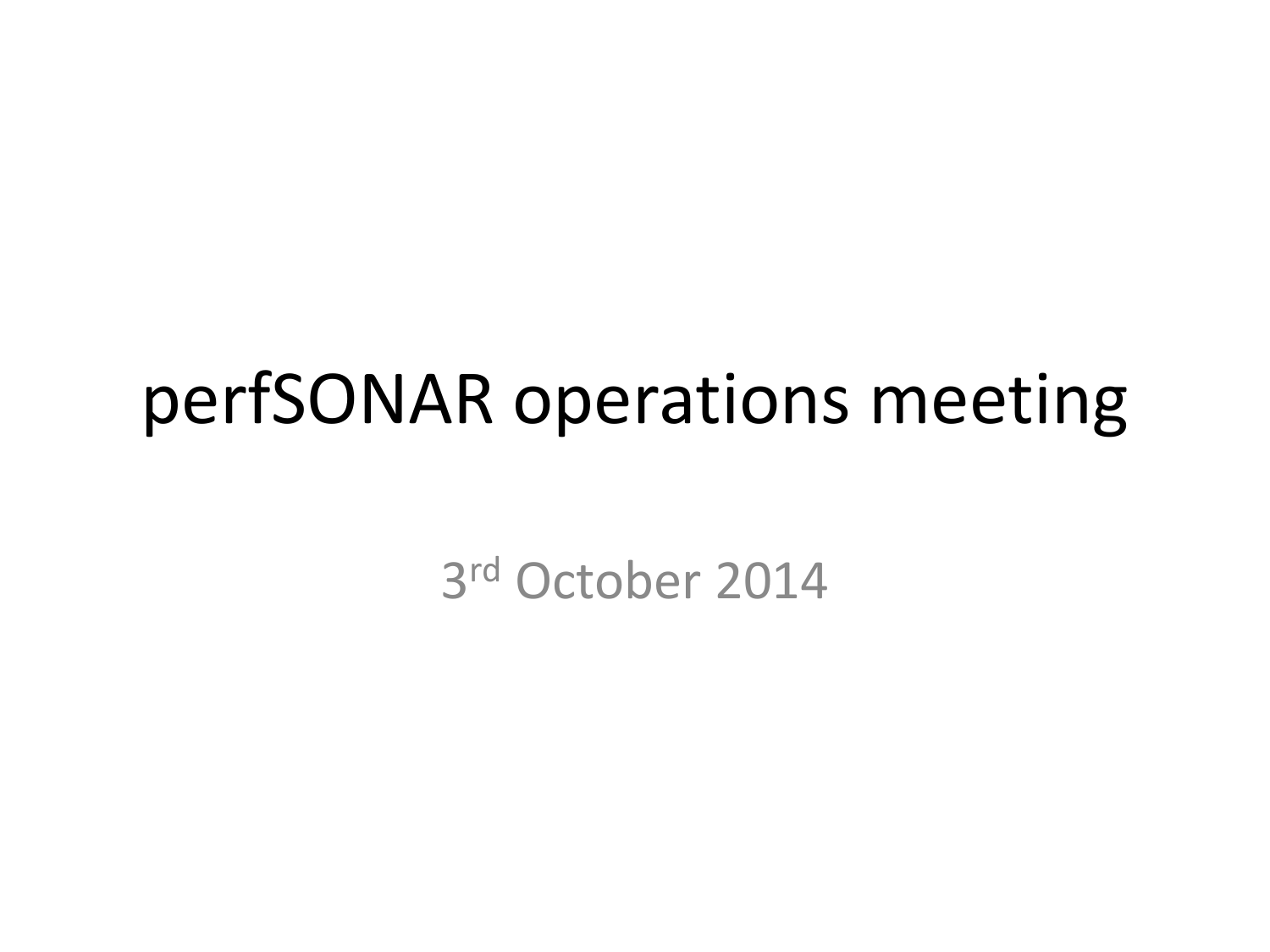## Agenda

- Propose changes to the current operations of perfSONAR
- Discuss current and future deployment model
- Discuss and agree on the steps to take in the different areas of the perfSONAR operations
- Discuss coming release of perfSONAR (3.4) and its impact
- Discuss Shell Shock vulnerability
- Identify early-adopters for the testing of the new mesh configuration interface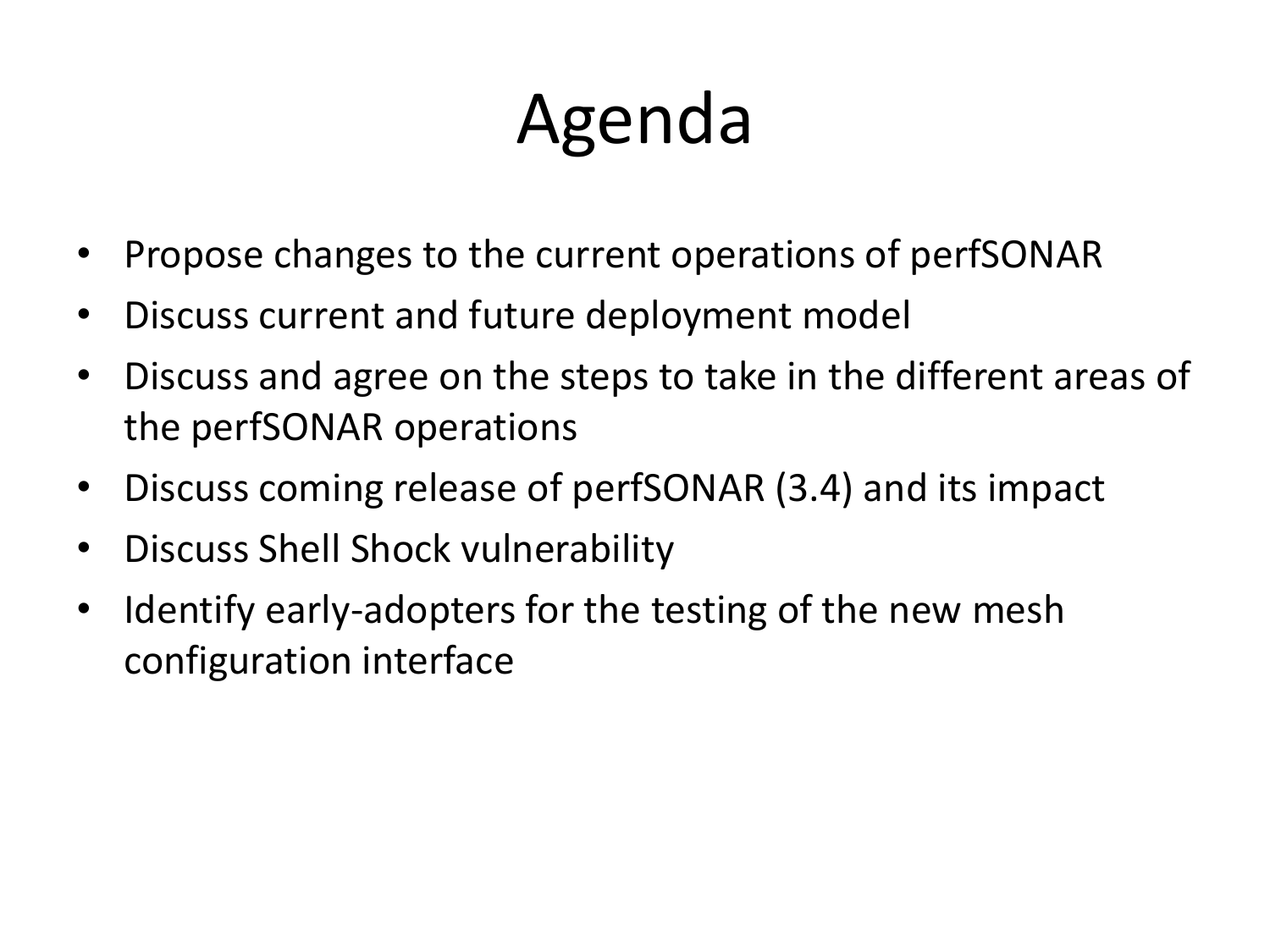## perfSONAR deployment (present)

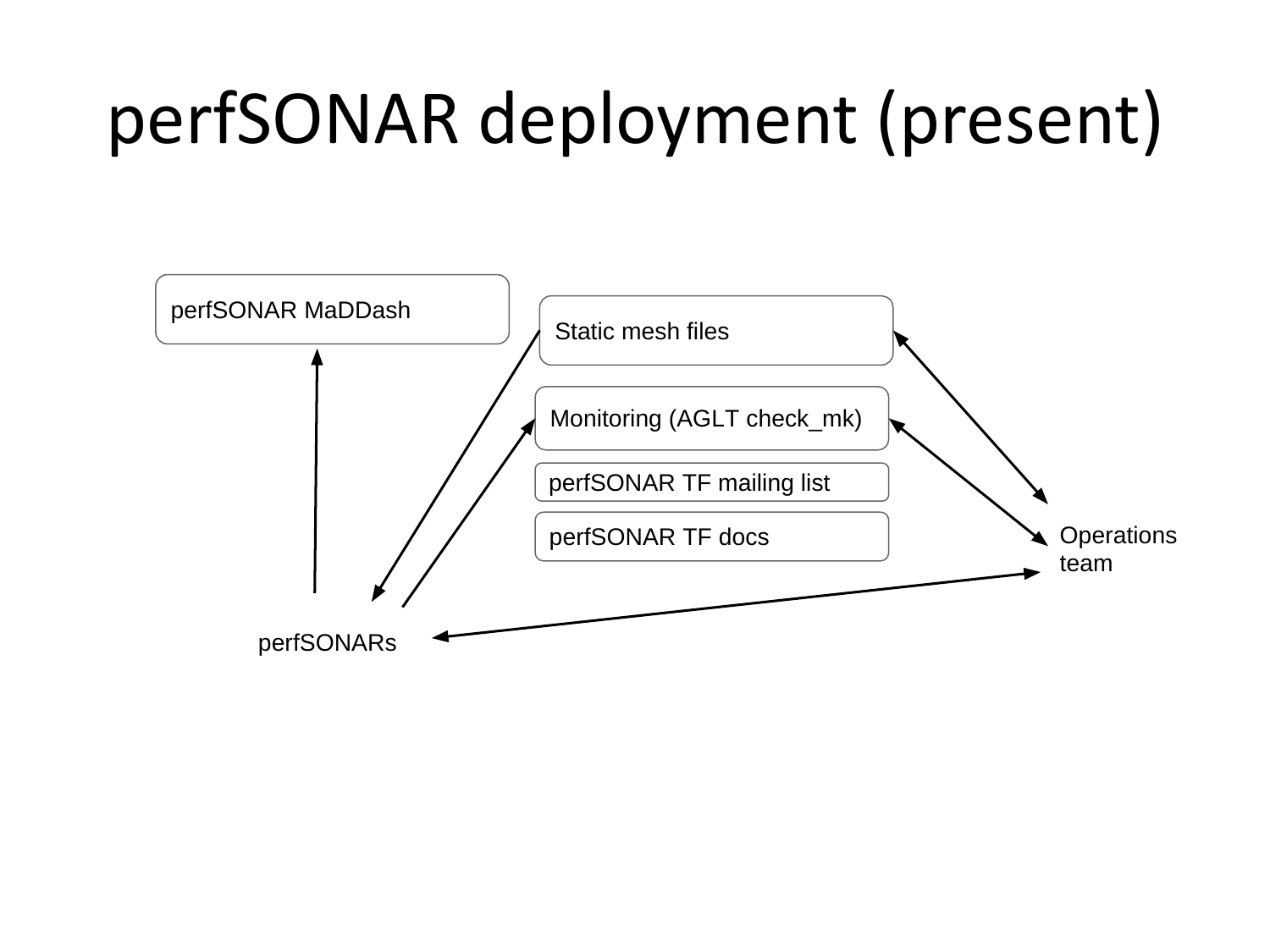# perfSONAR deployment (future)



For WLCG data store plan see [2]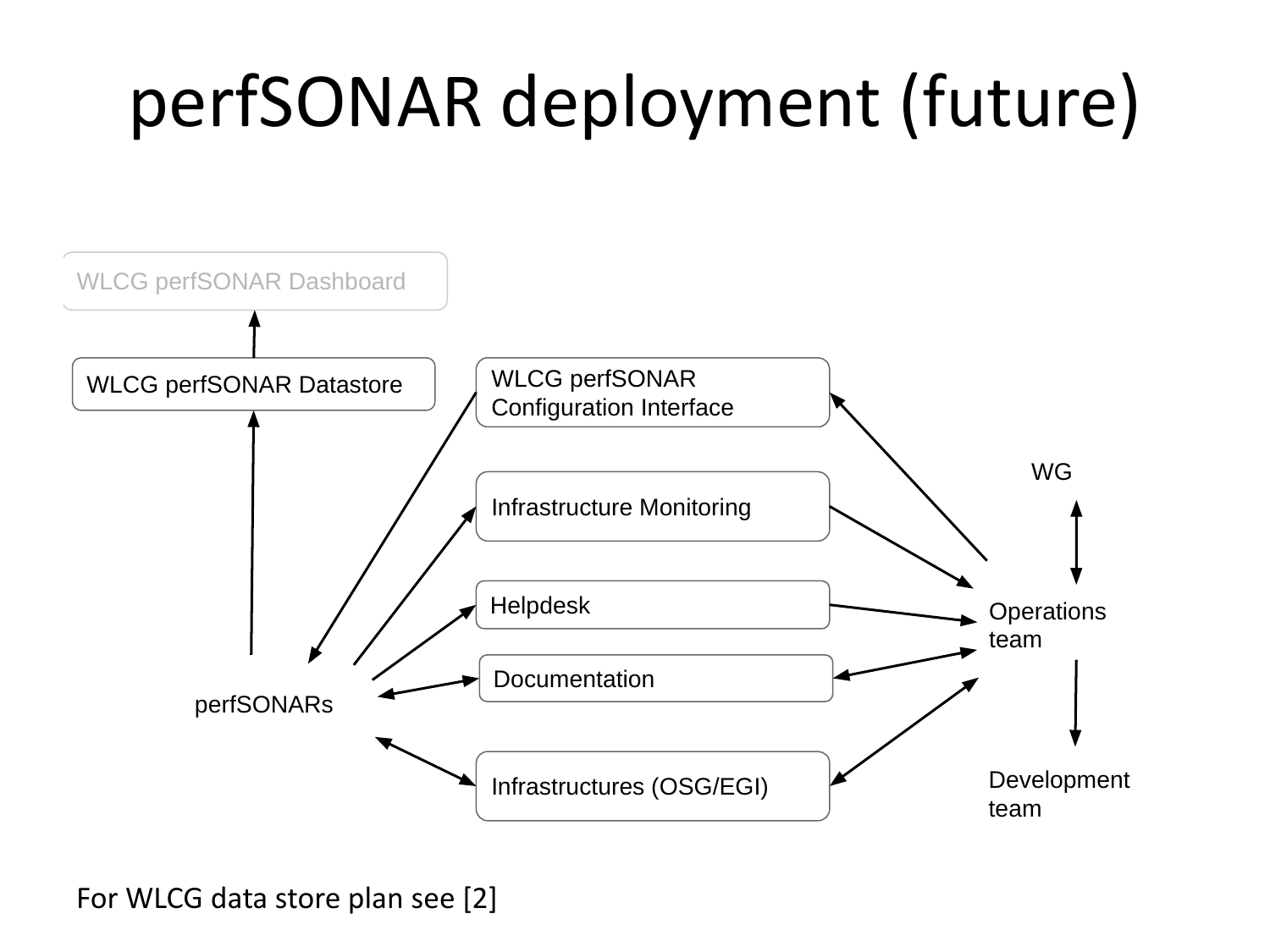# perfSONARs

- Metrics to gather
	- **Bandwidth**
		- For each cloud mesh, a 30 sec test using Iperf every 6 hours between all members in mesh
		- Additionally have a 30 sec test once per week between ALL WLCG perfSONAR bandwidth hosts

#### – **Latency/Packet-loss (10 Hz of packets for EACH test)**

- OWAMP (one-way delay) tests between all mesh members; summarized every minute (600 packets)
- OWAMP tests between mesh members and all Tier-1 instances

#### – **Traceroute**

• Traceroute run every hour between ALL WLCG perfSONAR latency hosts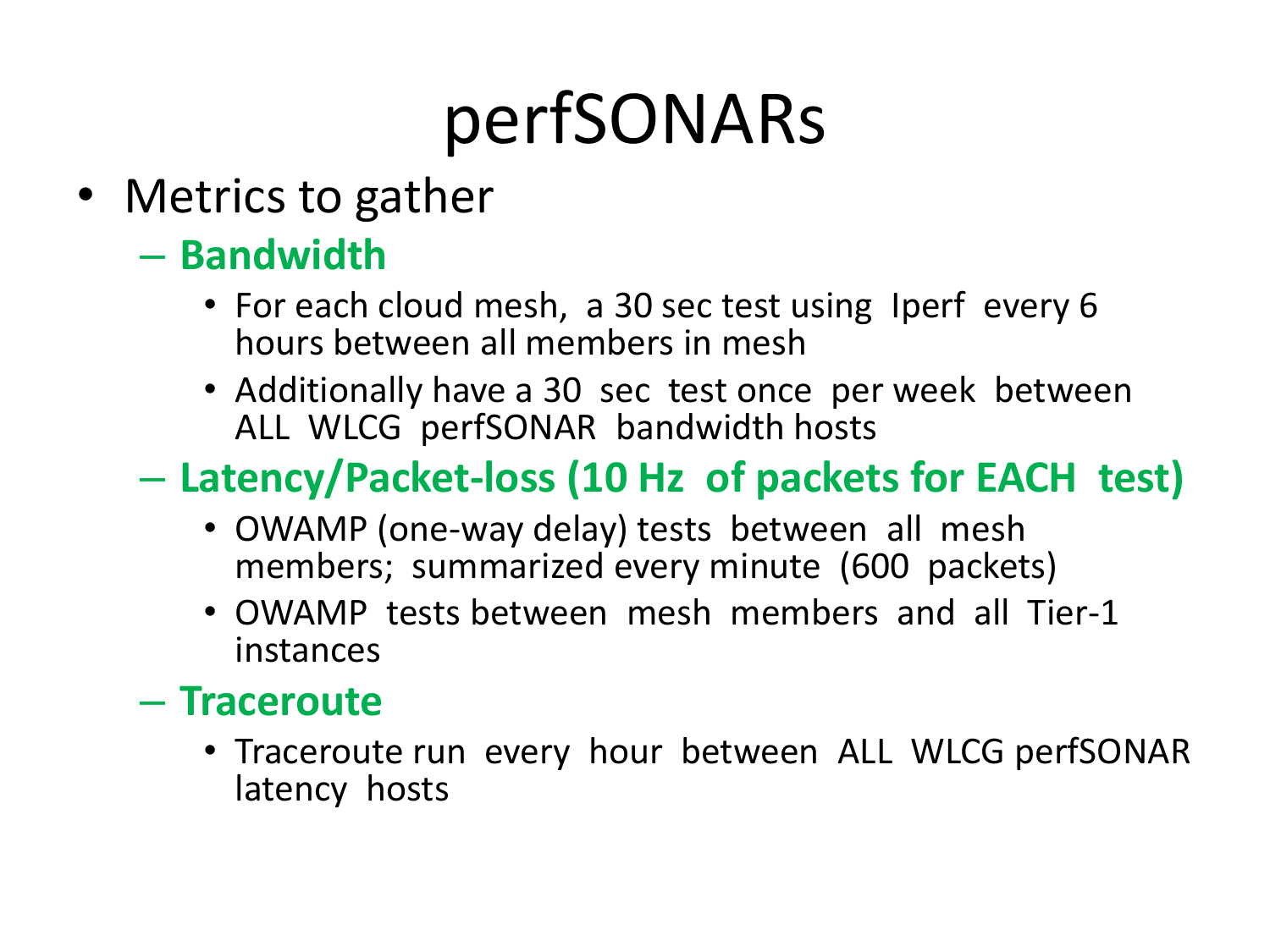## Operations Team

- Mesh Leaders [\(https://twiki.cern.ch/twiki/bin/view/LCG/MeshLeaders](https://twiki.cern.ch/twiki/bin/view/LCG/MeshLeaders))
	- Participate in the activities and meetings of the WLCG Network and Transfer Metrics WG
	- Serve as the primary contact for their mesh
	- Monitor tests within their mesh regularly (1/week) identifying any problems
	- Work with sites within their mesh to fix identified problems including failing tests, out-of-date software and mis-configuration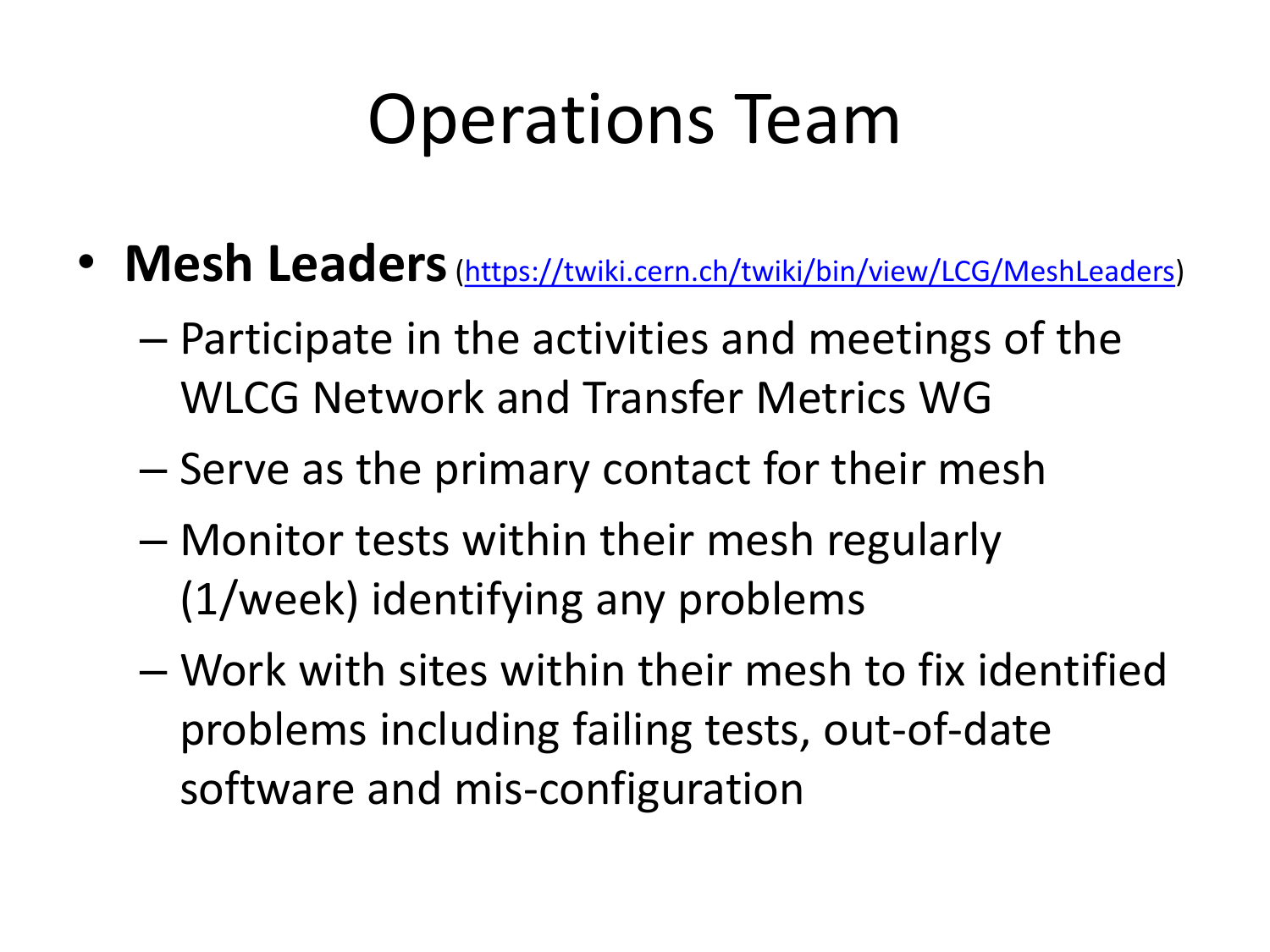# Helpdesk/Documentation

- Operations team mailing list [wlcg-perfsonar](mailto:wlcg-perfsonar-support@cern.ch)[support@cern.ch](mailto:wlcg-perfsonar-support@cern.ch)
- Proposing to establish GGUS SU and link it to the mailing list
	- 3<sup>rd</sup> level experts SU (WLCG perfSONAR support)
- Complete rewrite of the current documentation is needed
	- <https://twiki.cern.ch/twiki/bin/view/LCG/PerfsonarDeployment>
	- Integration (new sites) requirements, procedure
	- Installation/upgrade guide
	- Troubleshooting/FAQ
	- Guide for experiments (storage APIs, dashboard, etc.)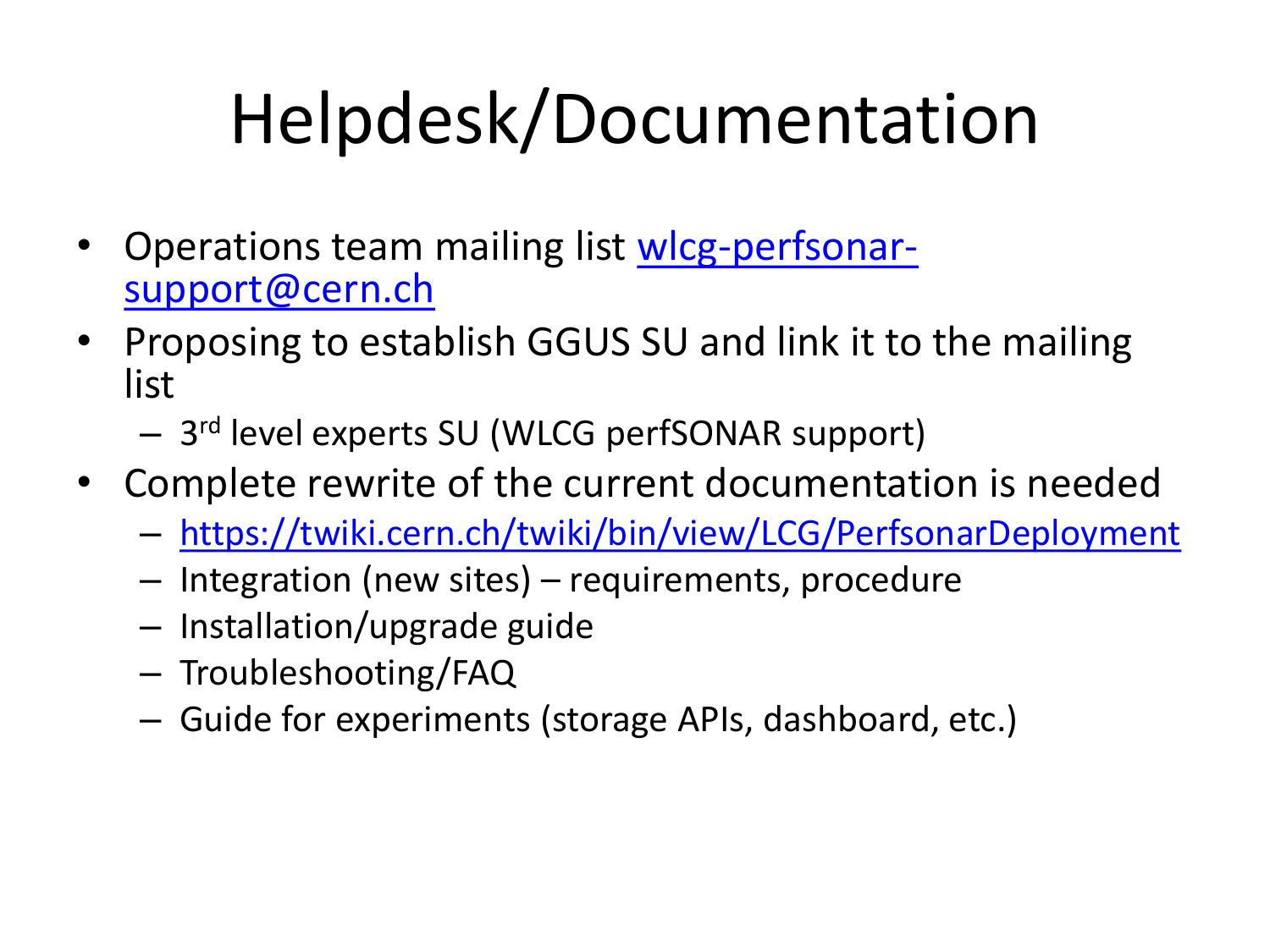## Infrastructure Monitoring

- Functional/Availability testing
	- [https://maddash.aglt2.org/WLCGperfSONAR/check\\_mk/](https://maddash.aglt2.org/WLCGperfSONAR/check_mk/)
		- User: WLCGps, pw during meeting
	- Common tests:
		- perfSONAR-BUOY Measurment Archive
		- perfSONAR-PS Administration Details
		- perfSONAR-PS Latitude/Longitude Configured
		- perfSONAR-PS Toolkit Version
		- PS-Homepage
		- PS-Homepage-No-Cert
	- Bandwidth node specific tests:
		- Bandwidth Test Controller
		- NDT (drop ?)
		- NPAD (drop ?)
	- Latency node specific tests:
		- One-way Ping Service OWAMP
		- Traceroute Measurement Archive
- Based on web scraping, but in 3.4 we do have an API
- Accessibility (current solution sub-optimal)
- Missing metrics?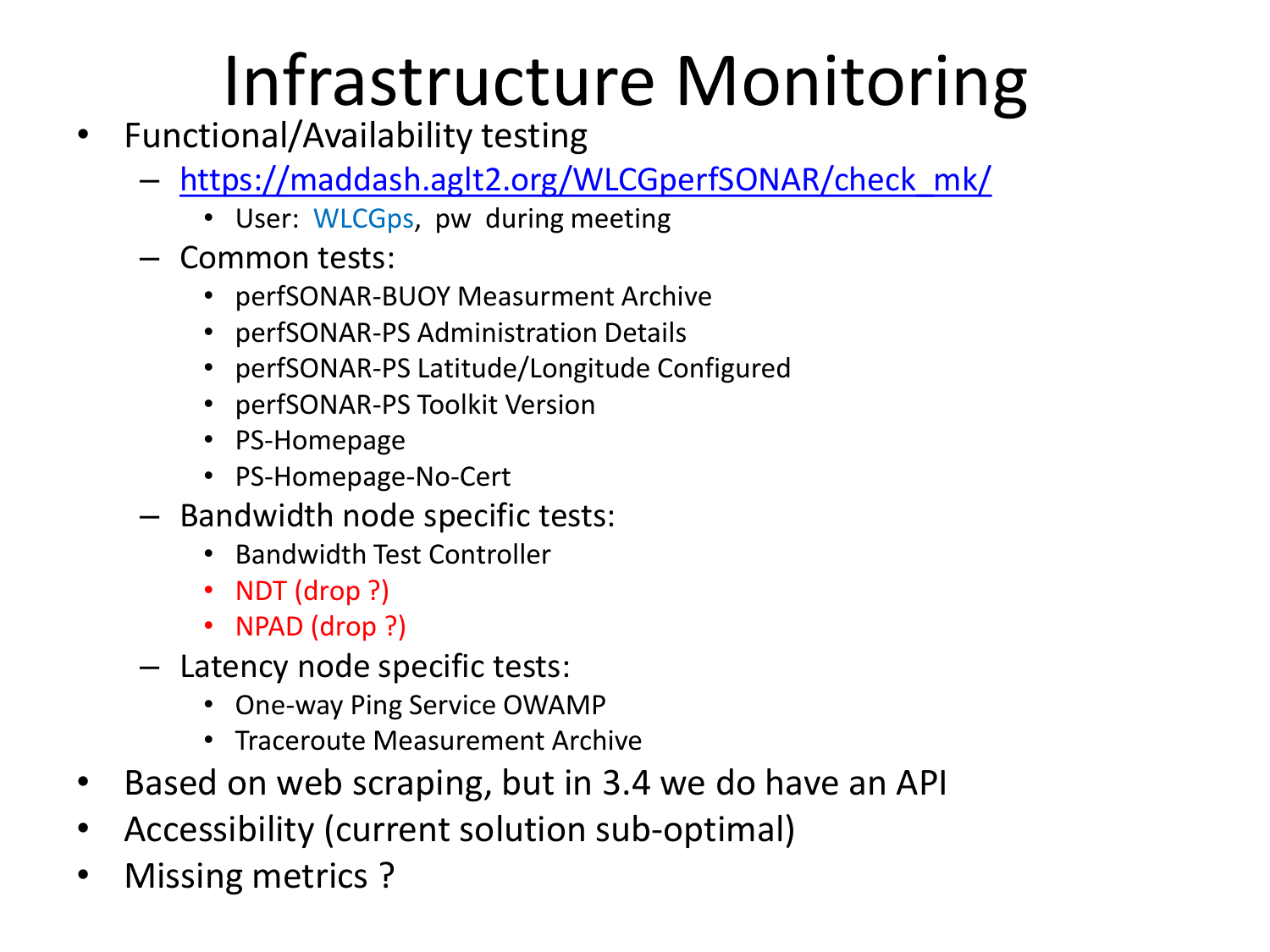# Infrastructure Monitoring (2)

- Dashboard with integrated information (in SSB)
	- Temporary solution proposed is perfsonar report offeres aggregated information and can be a good guide for mesh leaders
	- [http://grid-monitoring.cern.ch/perfsonar\\_report.txt](http://grid-monitoring.cern.ch/perfsonar_report.txt) (updated daily)

WLCG perfSONAR service status report on 2014-10-03 04:03:29.161704 =======

perfSONAR instances monitored: 214 perfSONAR-PS versions deployed:  $3.3.1 : 2$  3.3.2 : 95 Unknown: 113 GOCDB registered total: 173 OIM registered total: 55 Unreachable instances (not monitored): 91 Incorrectly configured (failing >4 metrics): 112

perfSONAR instances registered but not monitored (not included in any mesh) perfSONAR instances monitored, but not registered in GOCDB/OIM perfSONAR instances with incorrect versions perfSONAR instances with unknown versions: Unreachable instances Incorrectly configured (failing >4 metrics)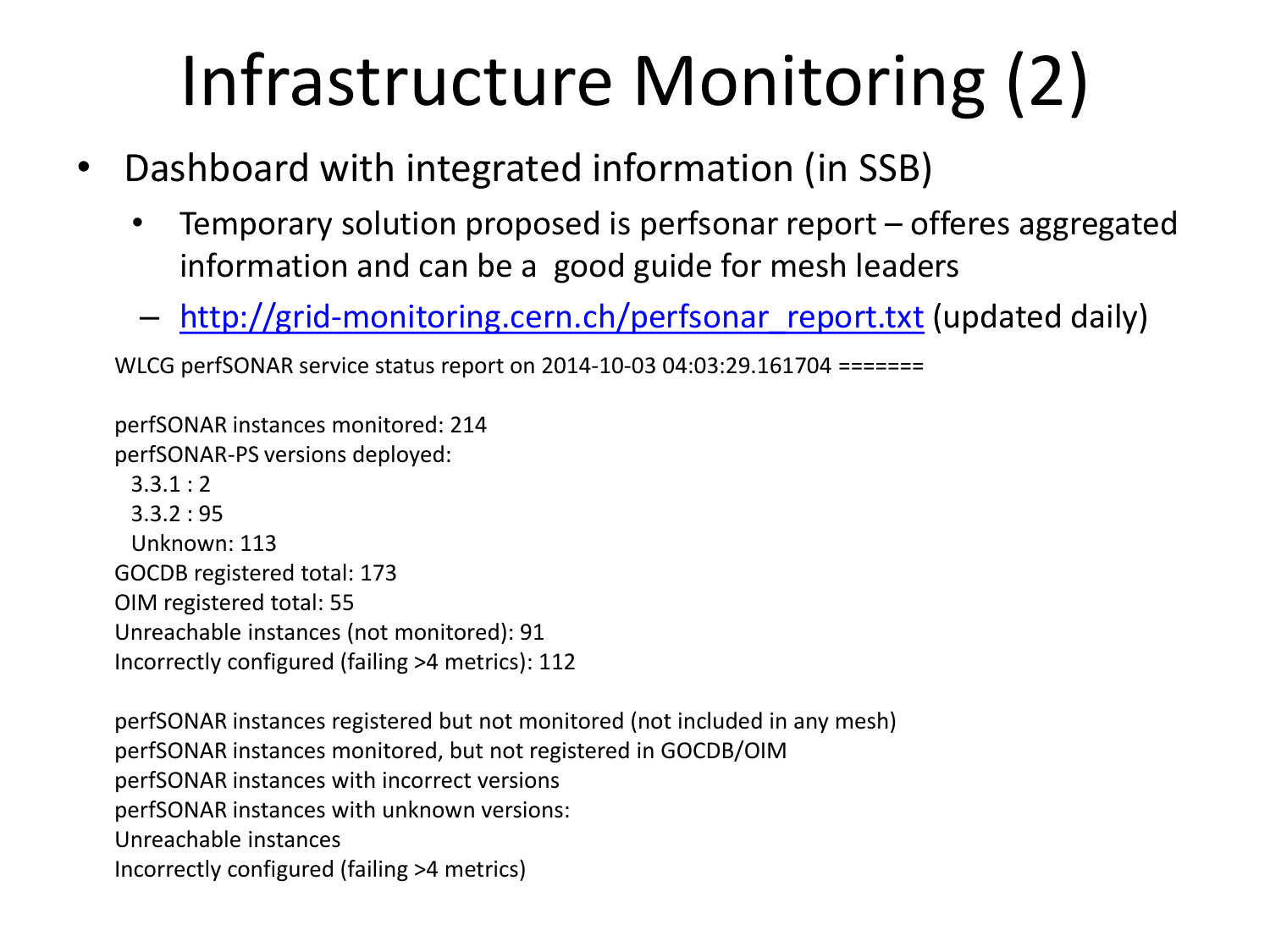# WLCG Mesh Configuration

- New web-based mesh configuration is now available (developed and deployed by OSG)
- perfSONAR instances and details retrieved from GOCDB/OIM
	- Instances can be grouped into *Host Groups*
	- Metrics to be measured by sonars configured via *Parameter Sets*
	- *Meshes (tests)* defined by binding *Host Groups* with *Parameter Sets*
- Auto-configuration URL to be available based on source hostname all meshes where host participates will be provided
- Volunteers are needed to test and validate this (if you are interested email Shawn smckee 'at' umich.edu)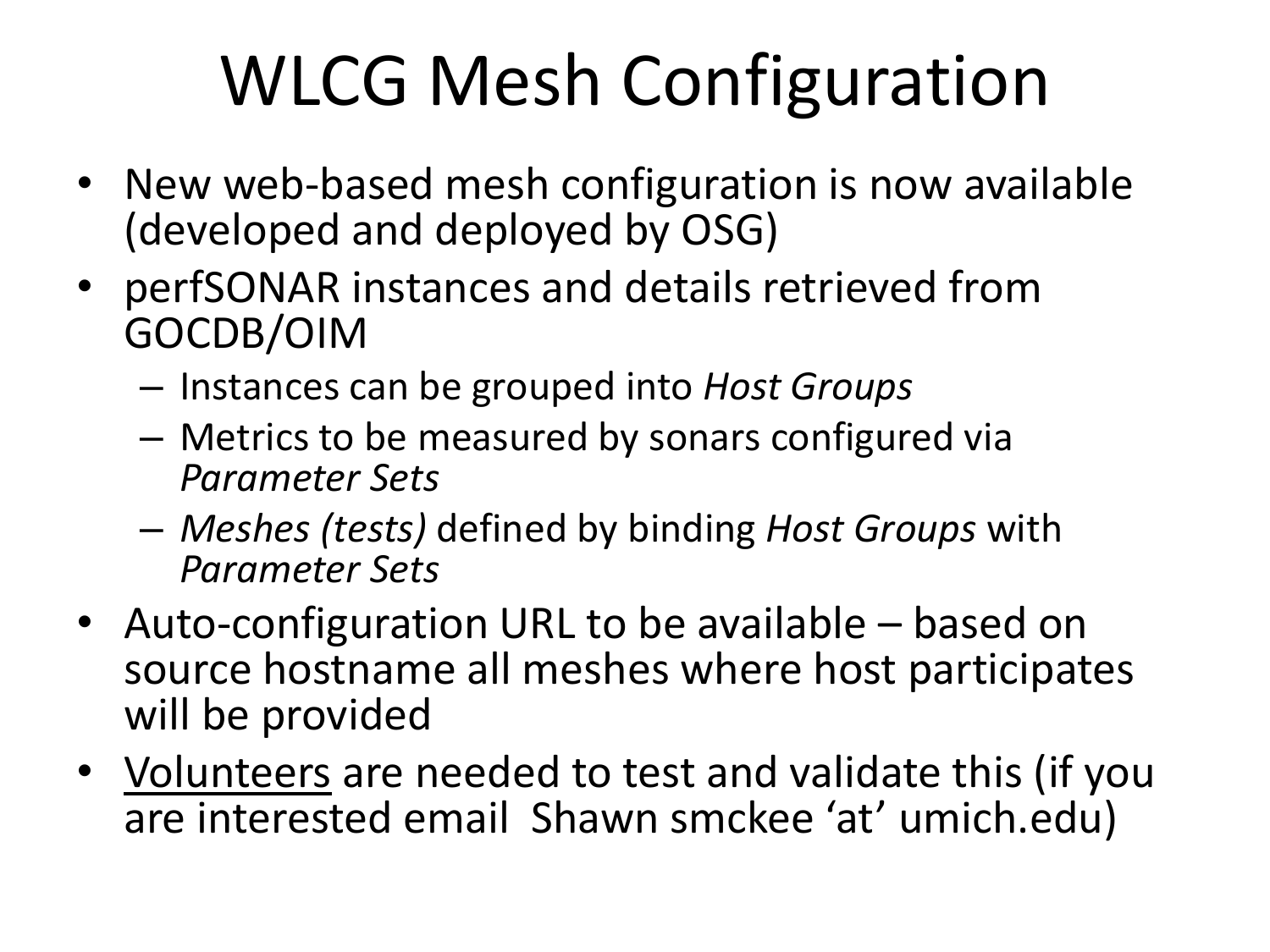## Infrastructures

- OSG/EGI
- Very important to engage them in our operations
	- Having sonars registered in GOCDB/OIM essential
	- Proposing to offer some of our infrastructure metrics (toolkit-versions) to be also monitored by their tools
	- Clarify communication channels with the infrastructure security teams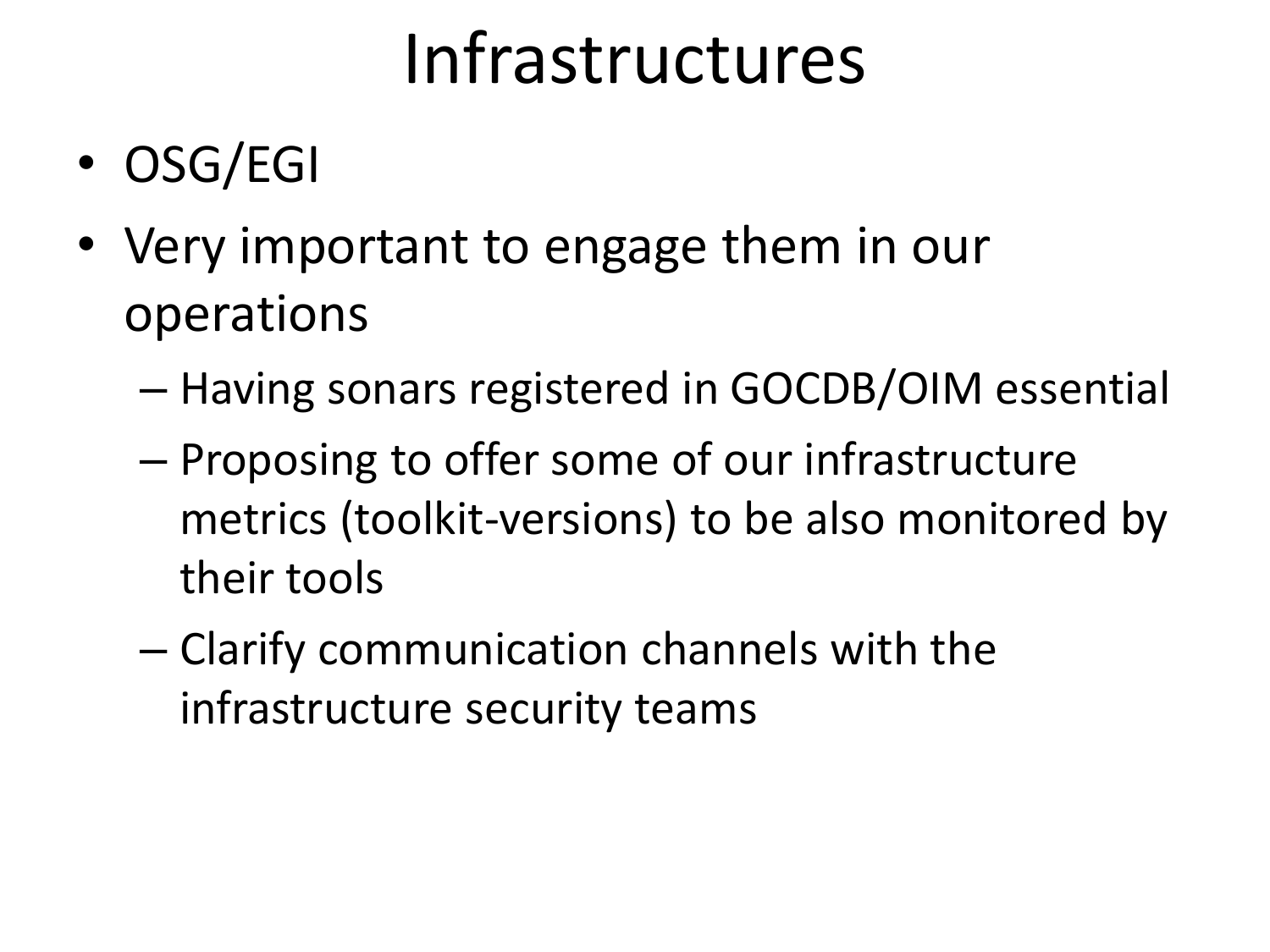## Shell Shock Vulnerability

- As reported yesterday at WLCG ops coordination:
- Details on the shell shock vulnerabilites and its impact on perfSONAR available at [https://twiki.cern.ch/twiki/bin/view/LCG/ShellShockperfSON](https://twiki.cern.ch/twiki/bin/view/LCG/ShellShockperfSONAR) [AR](https://twiki.cern.ch/twiki/bin/view/LCG/ShellShockperfSONAR)
- We recommend ALL sites that didn't patch bash before Friday Sep 26 to terminate their instances and wait until perfSONAR 3.4 is released.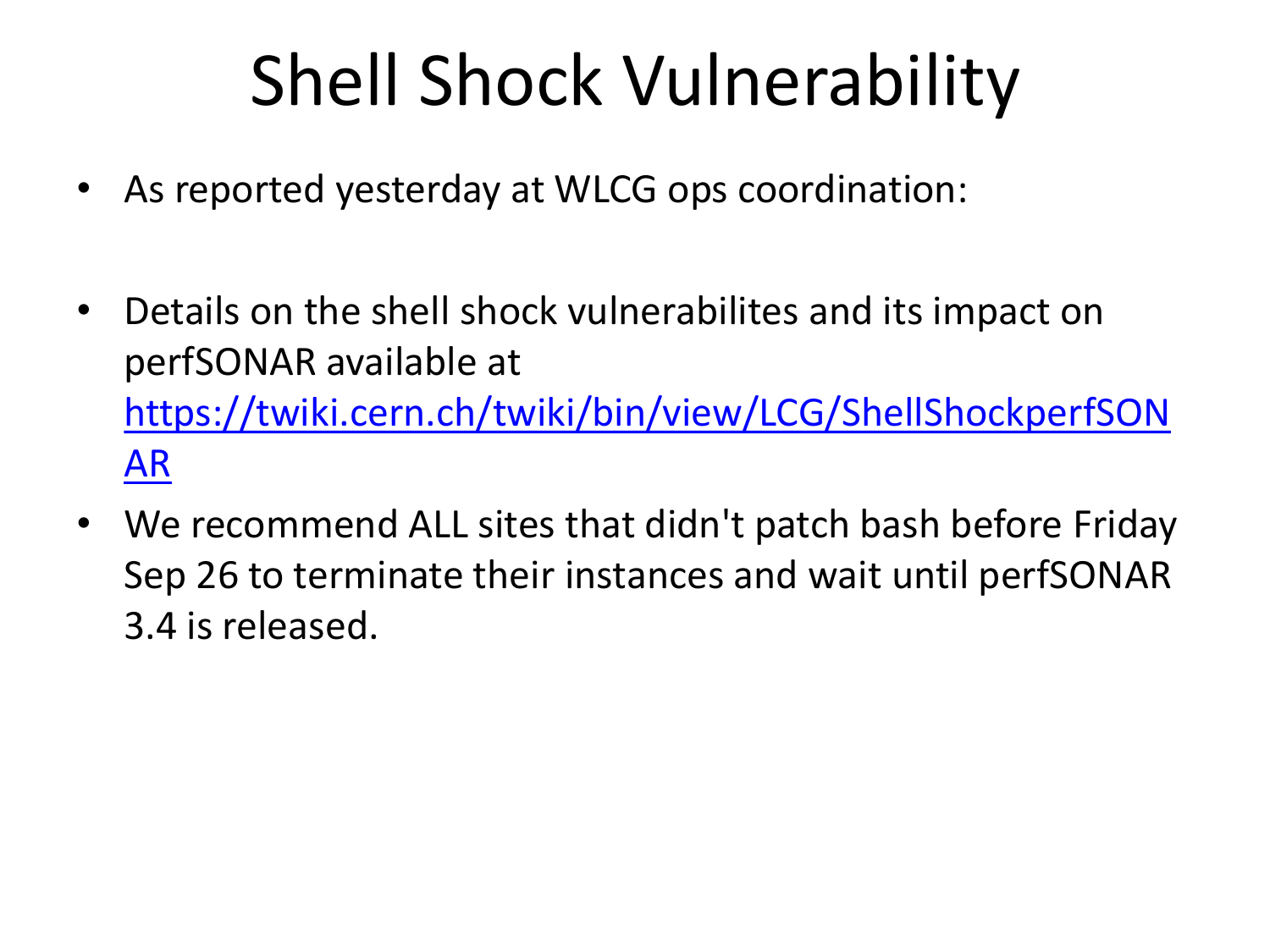## Remediation plan

- perfSONAR 3.4 to be released on Mon Oct 6
- Focus on having just one campaign to reinstall, upgrade to 3.4 and move to new mesh configurations
- Proposed timeline
	- Review current configuration wrt. firewall rules [1]
	- Offer new auto-configuration URL (will redirect to CERN for now, but can be changed to WLCG mesh configuration)
	- Write new installation guide for 3.4
	- Test and validate this works as expected
- Send WLCG and EGI broadcast with the (re)installation instructions to ALL sites
	- Updated WLCG Deployment page will outline details[4]
- Set and announce deadline for ALL sites to update to 3.4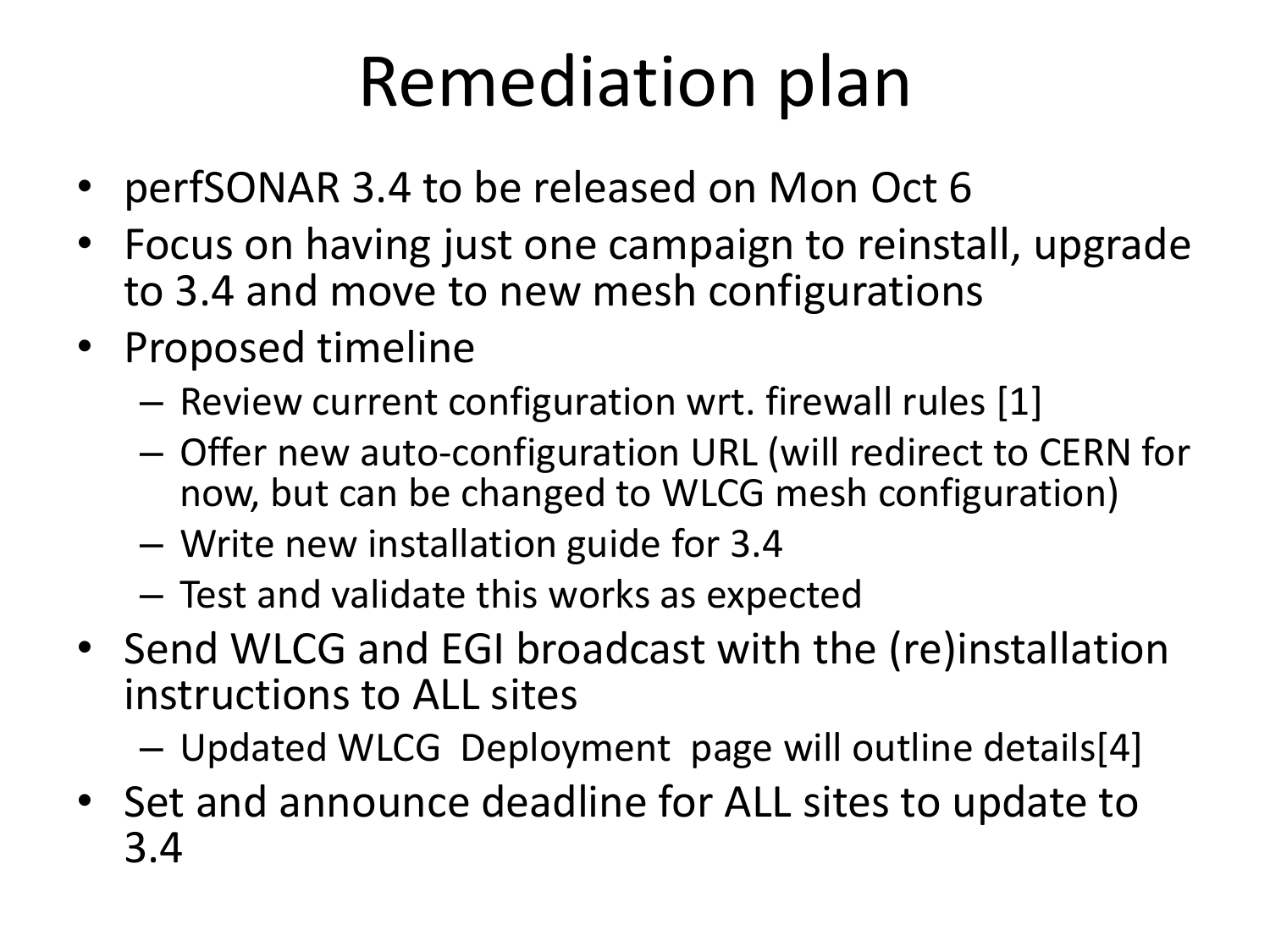## AOB

- GDB WG update on Wed 8<sup>th</sup> OCT
- CHEP2015 abstract by 15<sup>th</sup> OCT (first draft ready)
- Coming meetings:
	- perfSONAR operations
		- 20 Oct 24 Oct http://doodle.com/qydib32fkv48er2r
	- Metrics area
		- 13-17th October <http://doodle.com/xvwdvysdrdzap8wh>
- Please check our Twiki and send me your comments (https://twiki.cern.ch/twiki/bin/view/LCG/Netwo rkTransferMetrics)